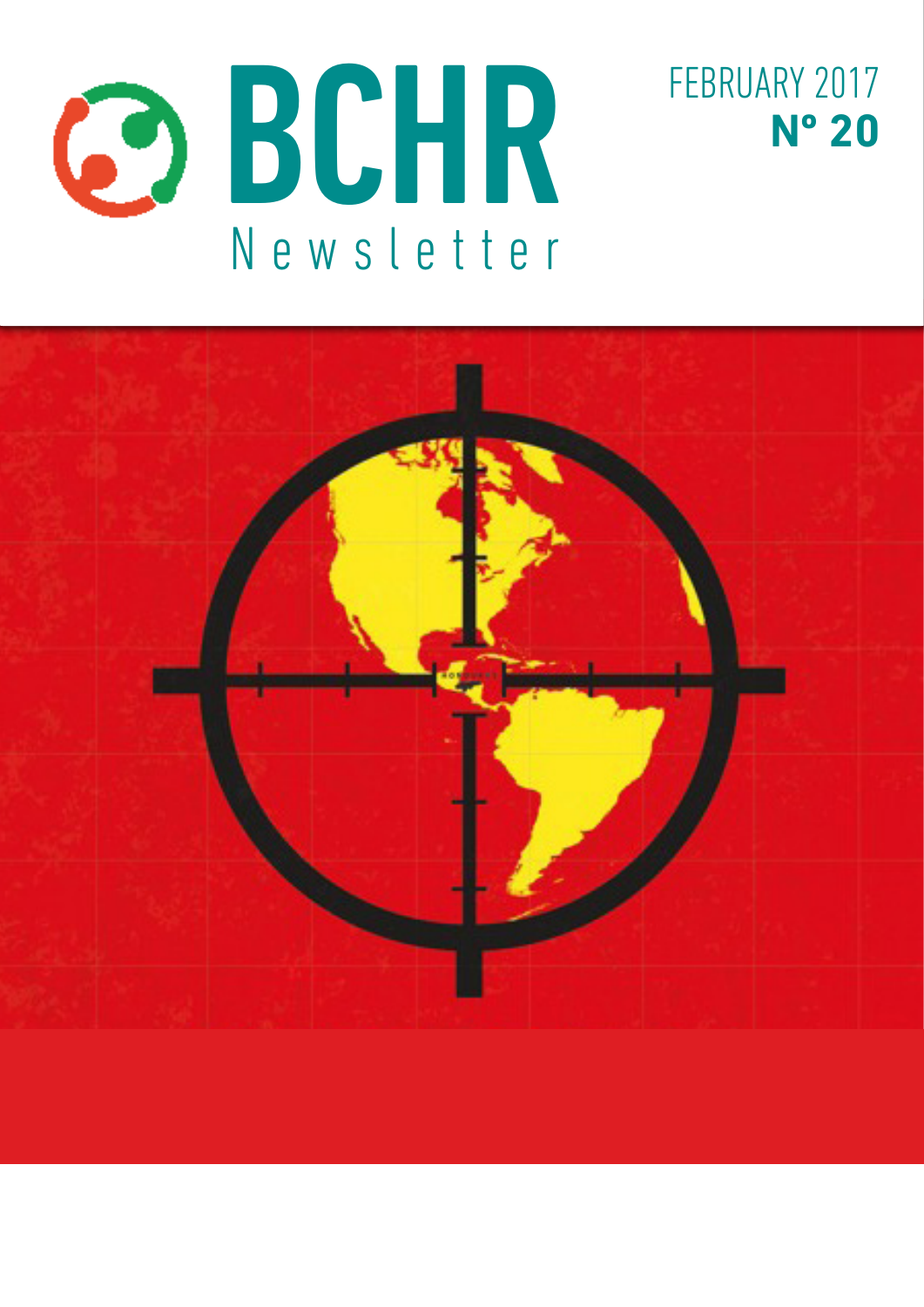# The BCHR Network

The BCHR Network is pleased to present the BCHR Update Newsletter, which provides a host of insights into the work of the network and its members. The main purpose of this newsletter is to a) share information about the work of the network and its members to a wider audience, and b) to strengthen co-operation and co-ordination between the network members themselves and with other interested parties.

- Click here to learn more about the BCHR Network.
- Click here for a complete list of the BCHR Network members.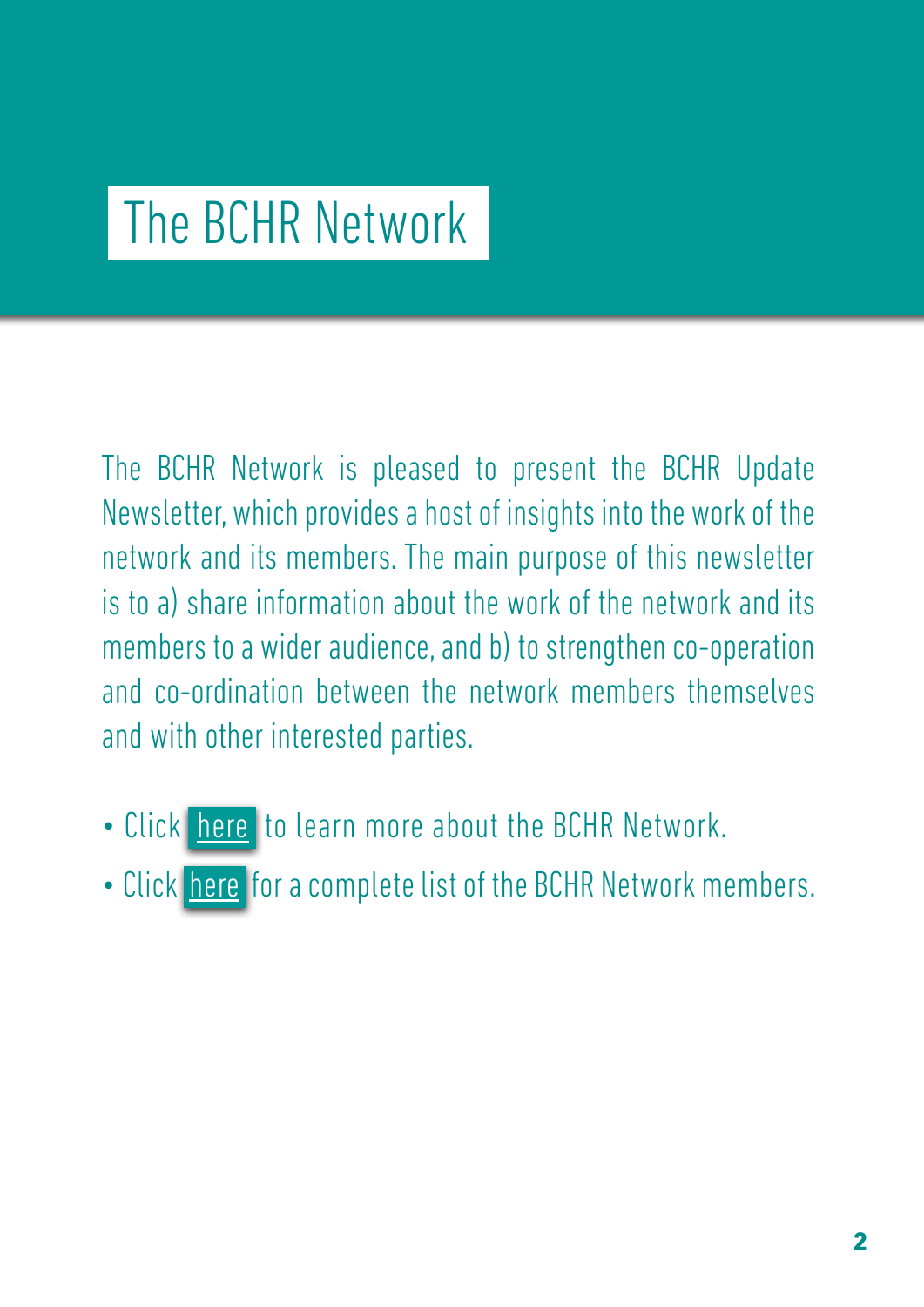# INDEX / Newsletter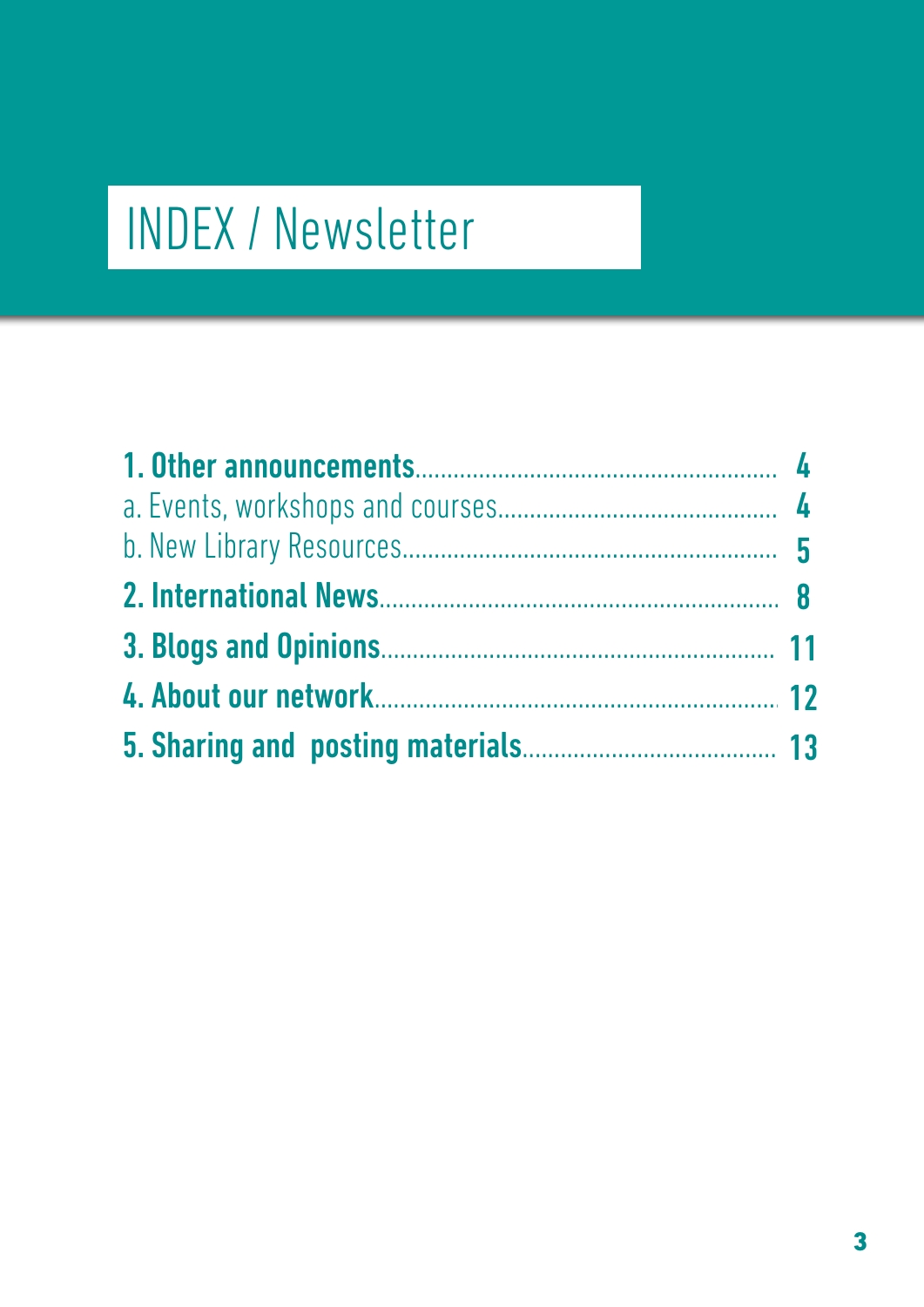# Other announcements

# A. EVENTS, WORKSHOPS AND COURSES

# • Tackling Modern Slavery in UK Businesses

Date: February-June 2017 Place: Various UK Locations **Organized by: stronger2gether** 

Workshop designed for: UK industry sectors whose businesses and UK supply chains are characterised by a high proportion of migrant workers undertaking unskilled and irregular work.

[Learn more](http://stronger2gether.org/training/)

# • Responsible Business, Responsible Supply Chain "How Should Japan Act to Implement The UN Guiding Principles On Business and Human Rights? : A Launch of Multi Stakeholders Engagement for NAP Process

**Date: 01 March 2017** 

Place: Japan External Trade Organization Headquarters 5F Exhibition Hall Ark Mori Building, 6F 12-32, Akasaka 1-chome, Minato-ku, Tokyo

#### Organized by: IDE-JETRO

This symposium, invites experts, members of UN Working Group on Business and Human Rights, to discuss to identify areas and challenges where accelerated action is needed by Japan as a whole. We hope this symposium will create a forum for multi stakeholders, government, business and civil society to discuss Japan's NAP future.

[Learn more](http://tinyurl.com/jlhkmso)

### • Global Conflict Mineral Compliance & Supply Chain Transparency Summit

#### **Date: 2-3 March 2017** Place: Amsterdam **Organized by: Corporate Parity**

This 2-day senior level meeting will provide you with the steps the key industry groups are taking to ensure the conflict minerals supply chain compliance. The speaker panel includes IBM , ABB , Philips , HP , Cisco , Ericsson , EICC , Thales Group and many more.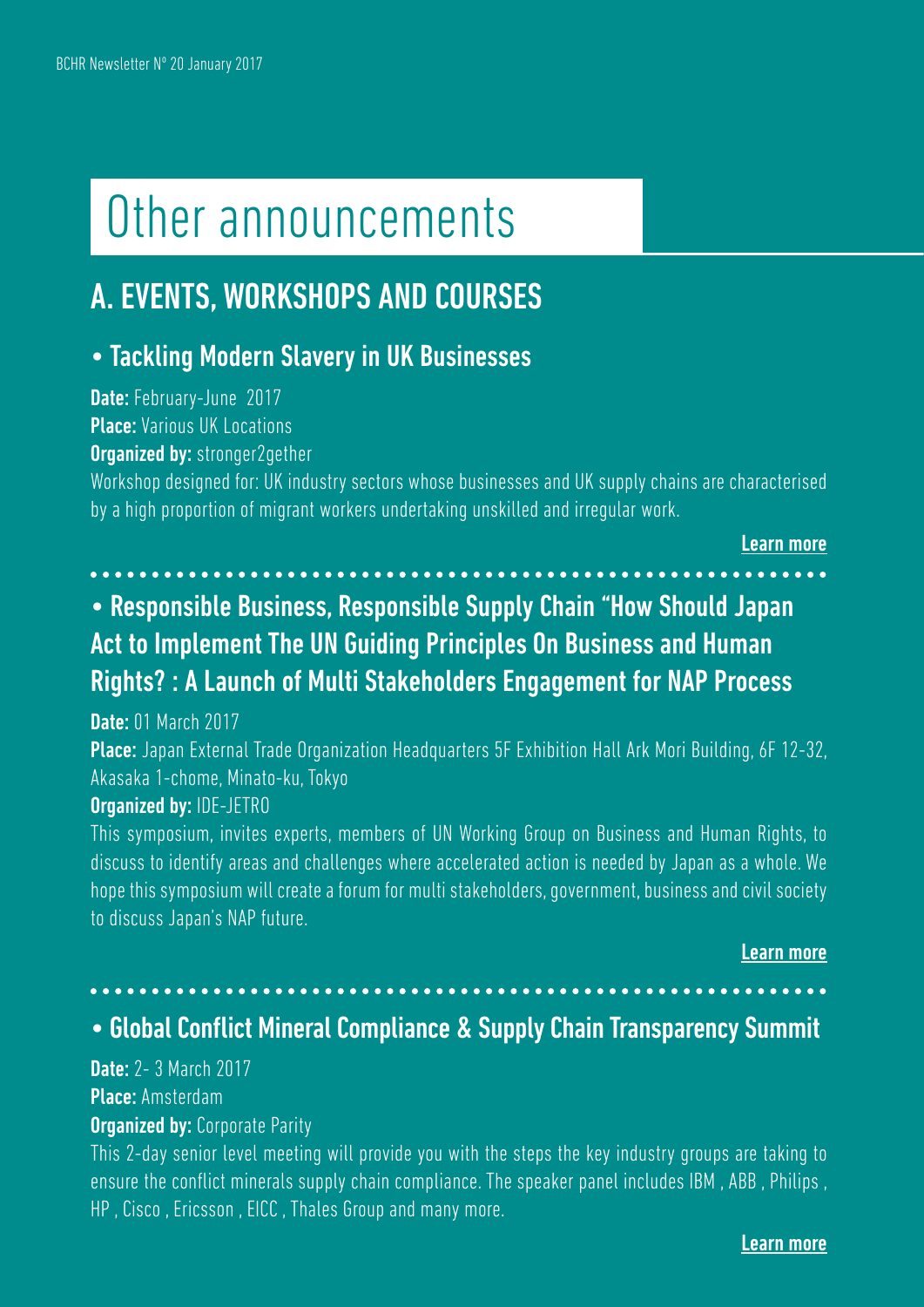# • EU Parliament Event: Enhancing Corporate Responsibility Through Mandatory Human Rights Due Diligence

Date: 28 March 2017 Place: European Parliament, Brussels **Organized by: ECCJ, Amnesty, & others** Following the French legislative initiative on duty of care, how can the EU Commission and Member States make business accountable?

#### [Learn more](http://tinyurl.com/h79uljg)

# B. NEW LIBRARY RESOURCES

# • Honduras: The deadliest Place to Defend the Planet

#### Author: Global Witness

Nowhere are you more likely to be killed for standing up to companies that grab lands and trash the environment than in Honduras. More than 120 people have died since 2010, according to Global Witness research. The victims were ordinary people who took a stand against dams, mines, logging or agriculture on their land –murdered by state forces, security guards or hired assassins.



[Learn more](https://goo.gl/9nZOr0 )

# • Canadian Extractive Industries and Their Impact on Human Rights: Waiting for Trudeau

#### Author: Francisco Javier Zamora Cabot

The document highlights the impact of the extractive Canadian industries on Human Rights, as far as their activities abroad are concerned. It is recalled, for instance, the initiative C-300 and different notorious cases, such as the Massacre of Kilva, in the Democratic Republic of Congo (DRC), or Anvil Mining in Sudan, and recent international reports analyzing the problem in detail.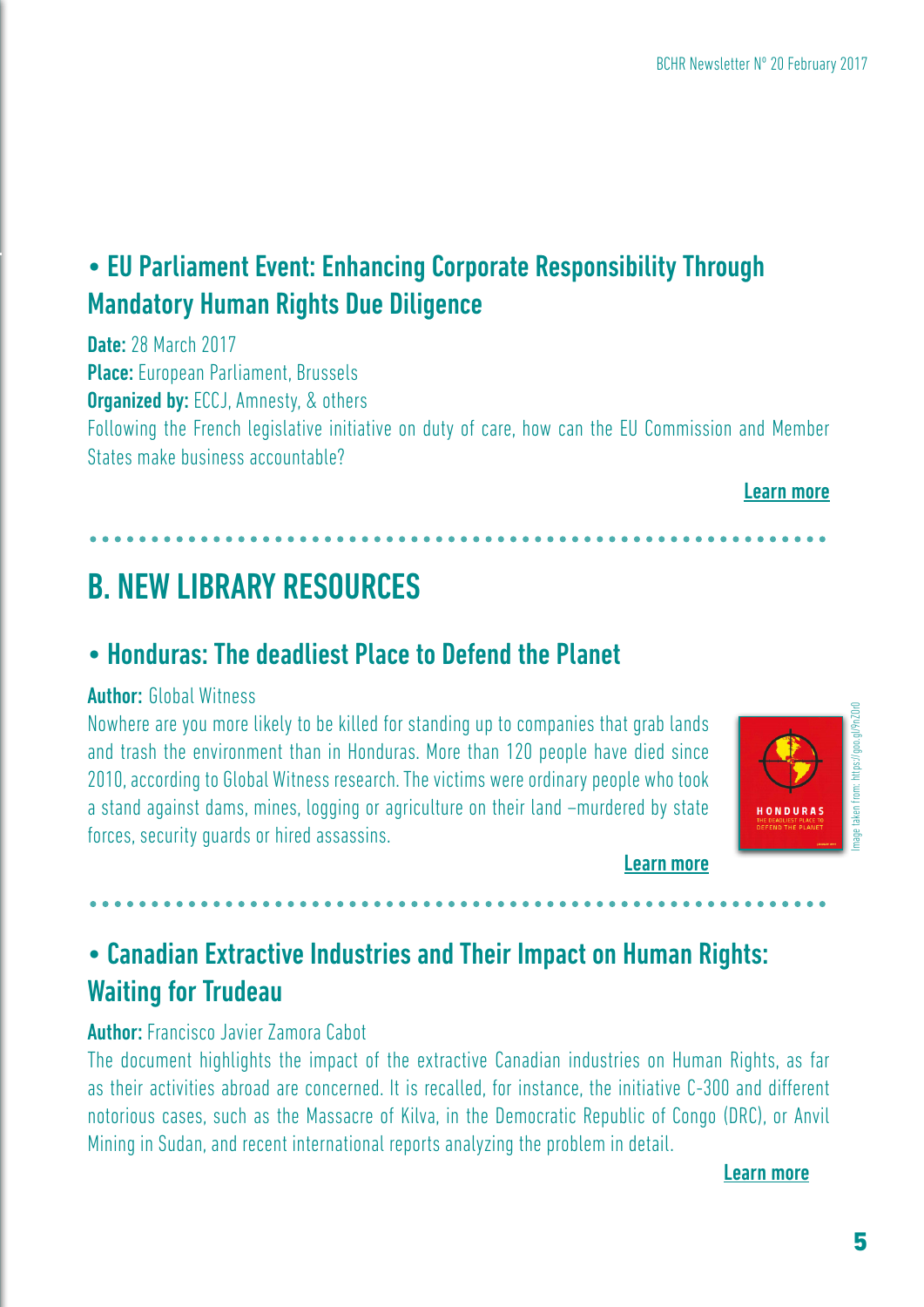# • The Myanmar Dilemma: Can the Garment Industry Deliver Decent Jobs for Workers in Myanmar?

### Author: SOMO

This report asks whether, and how Western garment brands can operate fairly in the fledgling democracy of Myanmar. Over the past few years, Myanmar has rapidly become a popular sourcing destination for the garment industry, however, conditions for workers in this industry are far from acceptable.



[Learn more](https://goo.gl/26NnBx )

[Learn more](https://goo.gl/ugnLcT )

# • 11 White Papers Published on Mega-Sporting Events and Human Rights

#### Author: Several authors

Every January 31, the Mega-Sporting Events Platform for Human Rights (MSE Platform) publishes the Sporting Chance White Papers, a series of 11 white papers that present the latest thinking, practice, and debate in relation to key human rights issues involved in the planning, construction, delivery, and legacy of mega-sporting events.

[Learn more](https://goo.gl/eErW6o )

# • Implementing the UNGPs in the European Union: Towards an Open Method of Coordination for Business and Human rights

Author: Daniel Augenstein, Mark Dawson and Pierre Thielbörger

The paper argues that some of the procedural and substantive shortcomings currently observed in the implementation process could effectively be addressed through the Open Method of Coordination – a governance instrument that the EU has already successfully used in other policy domain such as employment, social protection and education.

| $\frac{1}{2}$                                                   |  |
|-----------------------------------------------------------------|--|
| uman Rights                                                     |  |
| rm) publishes the<br>king, practice, and<br>elivery, and legacy |  |
| Learn more                                                      |  |
| n Open                                                          |  |
| WORKING<br>PAPERS                                               |  |
|                                                                 |  |
|                                                                 |  |

6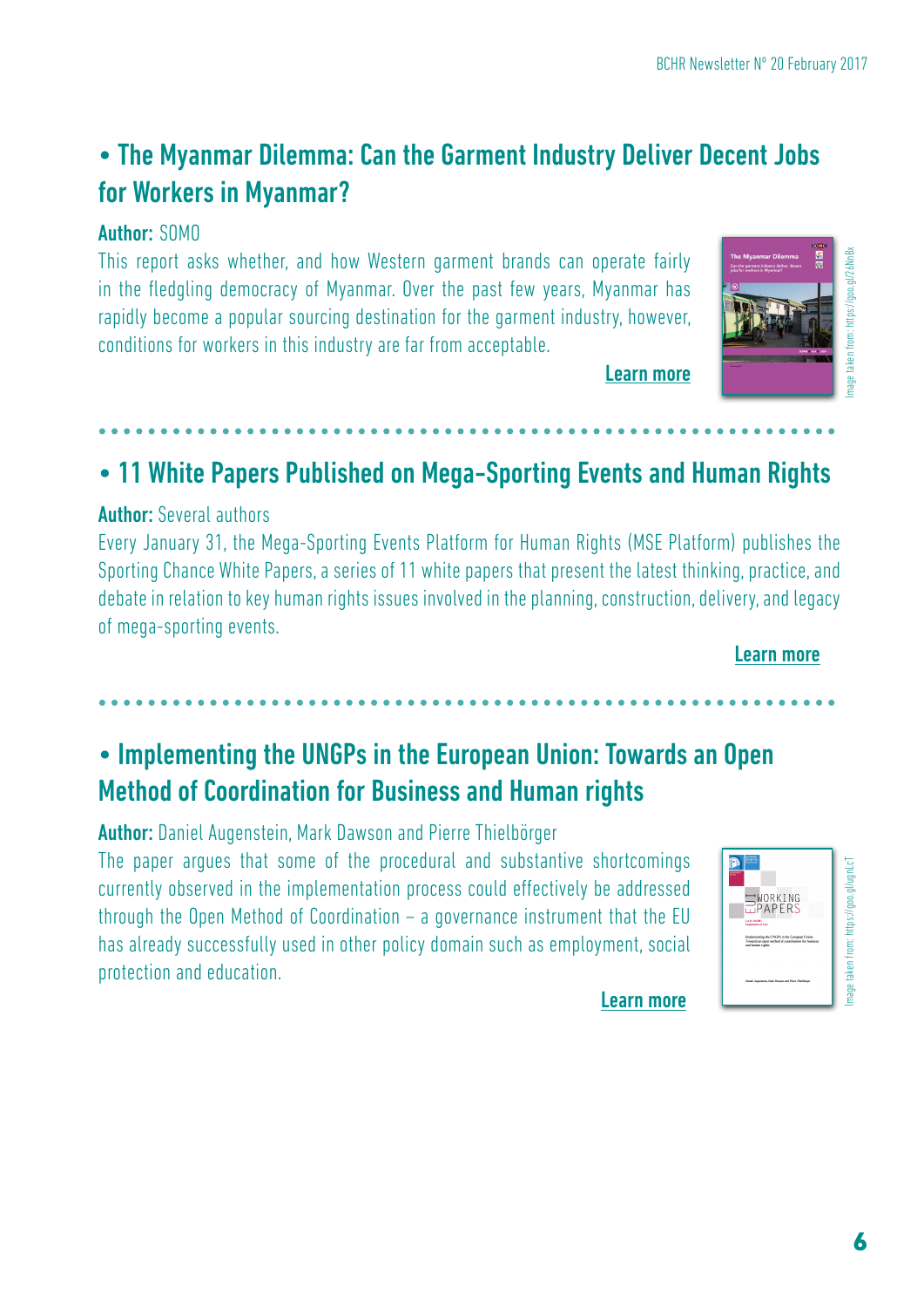nage

# • The Rise of Supply Chain Transparency Legislation: What is at stake for Canadian investors?

Author: Elise Dueck, Delaney Greig, Kevin Thomas

Canada's trading partners abroad are expanding corporate reporting to address supply chain human rights due diligence. While here at home reporting remains voluntary and inconsistent leaving investors without consistent and reliable information on critical risk issues.

# • Business and human rights: A seven-step guide for managers

### Author: Equality and Human Rights Commission

This guide is for managers of companies in England, Scotland and Wales who have a responsibility for human rights practices in their companies. It will also help managers who have responsibilities for social issues, human resources, customer and community relations and those who advise the board.

[Learn more](https://goo.gl/mLTgUd )

# • Indigenous Peoples' Rights and Hydro-electric Projects in Guatemala: The Case of the Ch'orti' in Chiquimula

Author: Julian Burger, Monica Feria-Tinta and Claire McGregor

The report has been prepared by an independent delegation at the request of the Guatemalan nongovernmental organization Nuevo Día, which works with the Ch'orti' communities. The delegation was invited to review the human rights impacts of the two proposed hydro-electric dams on the Maya Ch'orti' communities and in so doing meet with and received information from all parties and interests.

[Learn more](https://goo.gl/mLTgUd )

[Learn more](https://goo.gl/ejNxsM )

[Learn more](https://goo.gl/bsvk7S)

# • Responsible Supply Chains in the Garment and Footwear Sector

### Author: OFCD

The OECD has developed a Due Diligence Guidance for Responsible Supply Chains in the Garment and Footwear Sector. This Guidance, developed through an intense multi-stakeholder process, supports a common understanding of due diligence and responsible supply chain management in the sector.



taken from: https://goo.gl/ejNxsM



mage taken from: https://goo.gl/bsvk7S

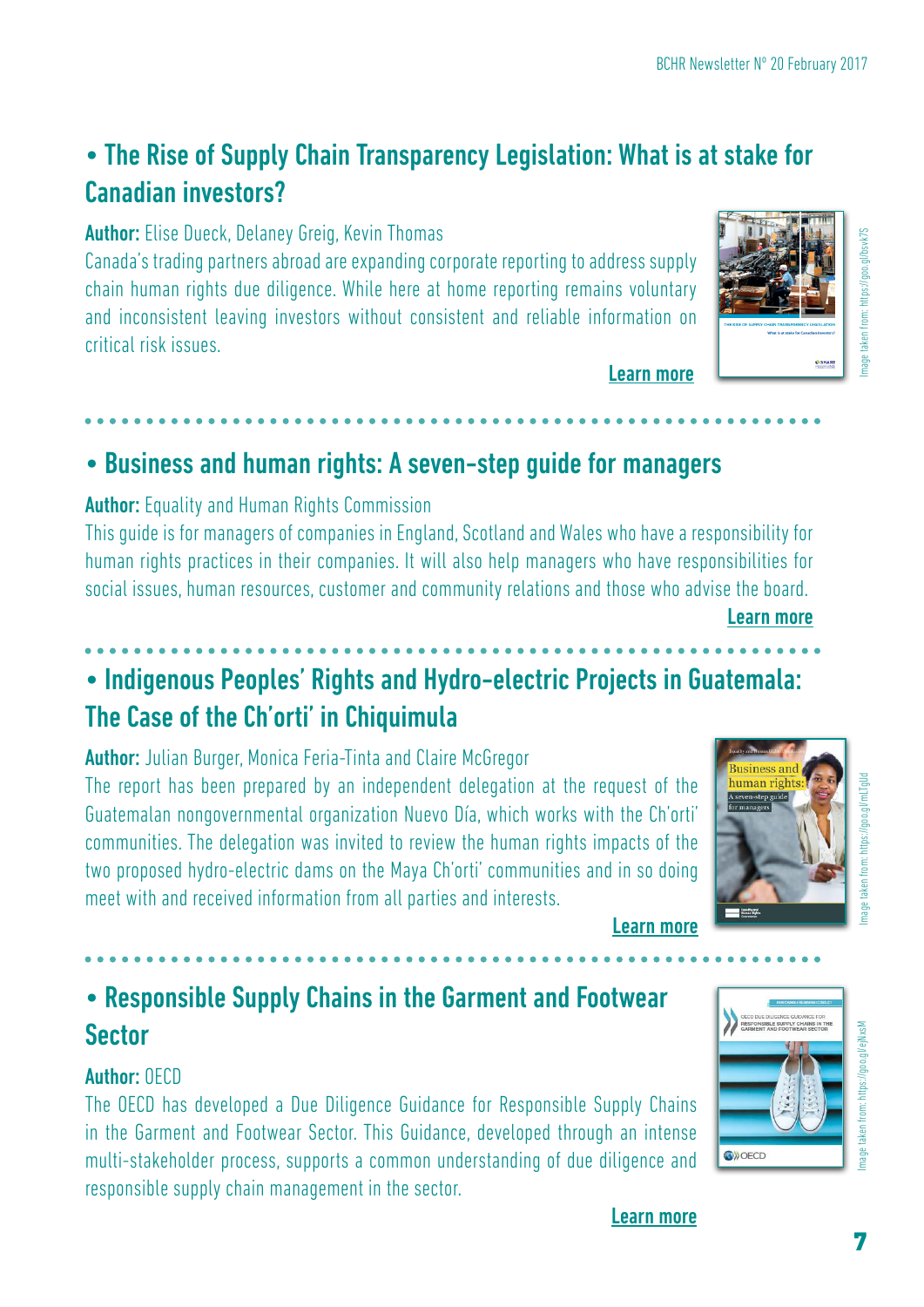# International News

## • Launch of the Iran Business Responsibility Project

#### **Source:** Iran Business Responsibility Project

The signing of the nuclear deal and the easing of international sanctions against Iran has opened up the opportunity for increased foreign business activities in the country. While there are different views regarding foreign investment in Iran, where such investment does occur, the imperative should be on promoting responsible business standards.

[Learn more](https://ibrproject.org/  )

## • Swiss court rules in FIFA's favor over Qatar labor lawsuit

#### Source: Doha News

Date: 07 January 2017

A commercial court in Zurich has rejected a lawsuit against FIFA that accused the body of failing to protect migrant workers in Qatar. The legal action was filed against FIFA last month by Netherlands Trade Union Confederation (FNV).

[Learn more](https://goo.gl/ZxLij0 )

# • Brazil Urged to Distribute Land to Stop Modern Slavery After Landmark Court Ruling

#### Source: Reuters

#### Date: January 18 2017

Brazil has been urged to speed up land distribution to farmers to protect them from slavery after a landmark court decision ordered the government to compensate over 100 workers enslaved at a cattle ranch. A United Nations official and analysts said Brazil had fallen behind in the past two years on efforts to clamp down on modern slavery, a catch-all term to describe forced labour, debt bondage, sex slavery and human trafficking.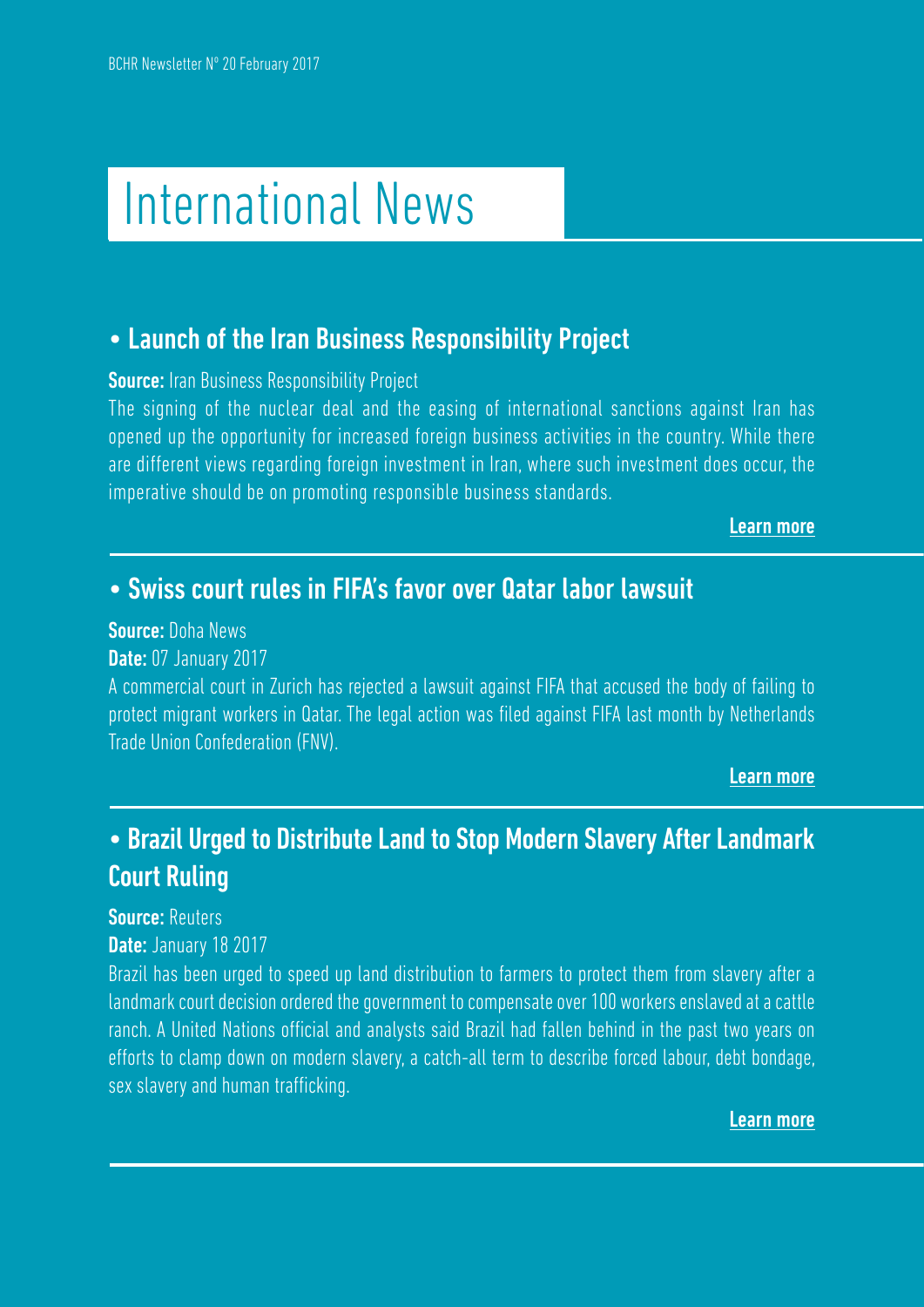# • UPDATE 1-Canada set as jurisdiction for Guatemalan suit against Tahoe Resources -court

**Source: Reuters** 

**Date: January 26, 2017** 

A Canadian court ruled on Thursday that a lawsuit against Tahoe Resources Inc. filed by Guatemalan men who claim to have been shot by the miner's private security guards can proceed in British Columbia, according to a copy.

[Learn more](https://goo.gl/YjCzYe )

# • Environmental Groups Voice Opposition to IFC Dam Workshops

Source: Burma News International

**Date: January 30, 2017** 

Leading Burmese environmental groups, including Burma Rivers Network (BRN) and Save the Salween Network (SSN), today released a statement, voicing strong opposition to the International Finance Corporation (IFC), which they say is currently promoting various hydropower projects in areas that are primarily conflict zones.

[Learn more](https://goo.gl/KCJFyn )

# • International Criminal Court told Australia's detention regime could be a crime against humanity

**Source: The Guardian** Date: 13 February, 2017 Australia's offshore immigration detention regime could constitute a crime against humanity, a petition before the International Criminal Court from a coalition of legal experts has alleged.

[Learn more](https://goo.gl/CHnSHT)

# • How businesses can make right their wrongs: the ICJ establishes advisory Panel on company grievance mechanisms

**Source:** International Commission of Jurist Date: 13 February, 2017

The ICJ announced the establishment of an expert panel of jurists to study and provide guidance on the effectiveness of grievance procedures provided by businesses to address and remedy harms arising from their operation.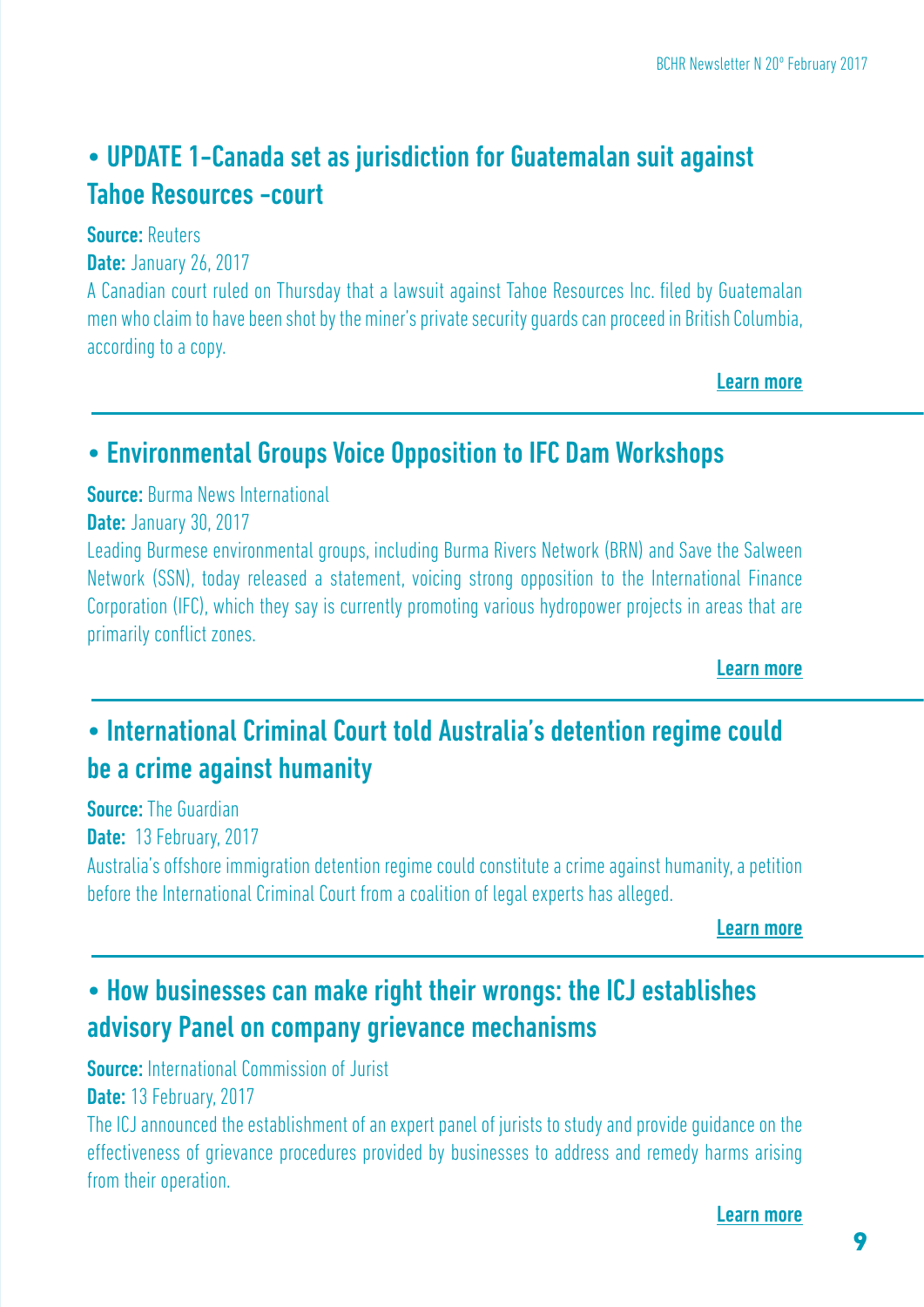# • Honduras: Indigenous Leader José Santos Sevilla Assassinated

### **Source: Democracy Now**

Date: 21 February, 2017

In Honduras, indigenous leader José Santos Sevilla has been assassinated by armed gunmen in his home in Montaña de la Flor, north of the capital. Santos Sevilla was the leader of the indigenous Tolupan people, who are fighting to protect their ancestral lands from industrial mining and logging project.

[Learn more](https://goo.gl/jAEYLS )

# • France adopts Corporate Duty of Vigilance law: a first historic step towards better human rights and environmental protection

Source: CIDSE

#### Date: 23 February, 2017

The French Parliament has adopted a much-awaited law establishing a duty of vigilance obligation for parent and subcontracting companies. The law marks a historic step towards improving corporate respect for human rights and the environment.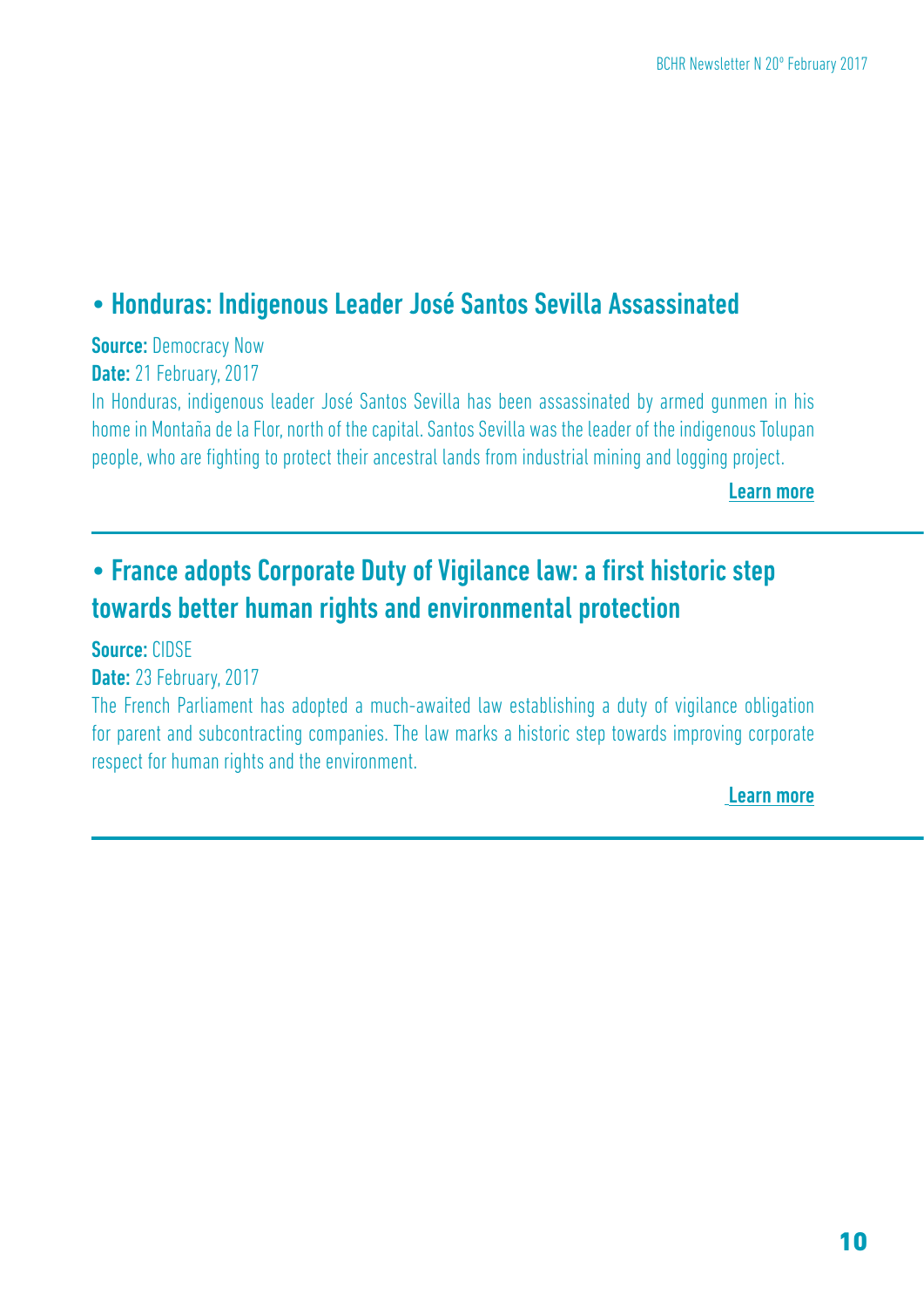# Blogs and Opinions

#### Article by: Milos Barutciski and Josh Scheinert

#### Business and Human Rights in Foreign Operations: The Stakes Just Got Bigger Canadian courts took another step in further opening the country's courts to civil claims by foreign

victims of alleged human rights abuses against Canadian corporations for acts committed abroad.

[Learn more](https://goo.gl/iiFzBi )

### Article by: Julie Bédard, Lea Haber Kuck, Timothy G. Nelson Business and Human Rights Movement Spurs Development of Remedial Options

With respect to the call for effective remedies, divergent proposals have been advanced, largely independent of one another. Corporate actors and their lawyers should be aware of key developments in this area.

[Learn more](https://goo.gl/1OYNQL)

#### Article by: John Morrison

#### Colombia - a new social contract?

Colombia's experience of civil war (lasting for more than 50 years) whilst also being one of South America's earliest democracies with a vibrant civil society gives it some important lessons for the rest of the world.

[Learn more](https://goo.gl/c5Y1Pr )

#### Article by: Joe Westby

#### An elusive justice—holding parent companies accountable for human rights abuse A UK judgement on Shell's operations in Nigeria yet again shows the need to prevent powerful multinationals hiding behind their subsidiaries to dodge accountability for human rights abuses.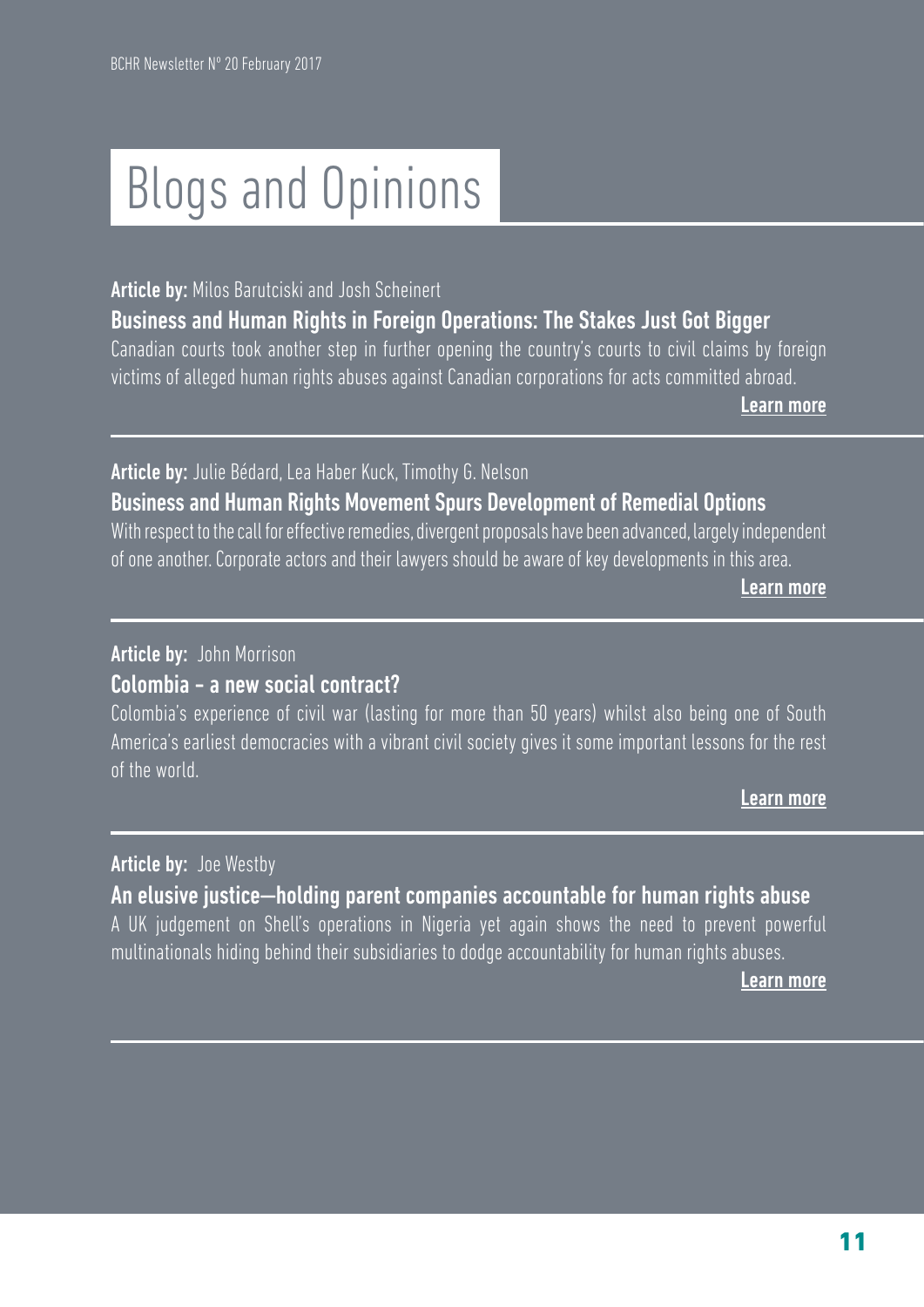# About our Network

The Network brings together researchers, practitioners and NGO members from various fields with the aim of researching and analysing the role of business in conflict situations reducing the human and people's rights violations and any other negative social and environmental impact as well as other adverse consequences. It also looks at the potential role of companies in relation to peace building.

The Network reflects upon the causes, dynamics and consequences of business involvement in armed conflicts and systematic state repression, as well as upon existing or potential responses to such involvements in light of the responsibilities of all concerned actors and ongoing international and local efforts to develop and apply appropriate initiatives and guidelines.

Visit: <http://www.networkbchr.org/>